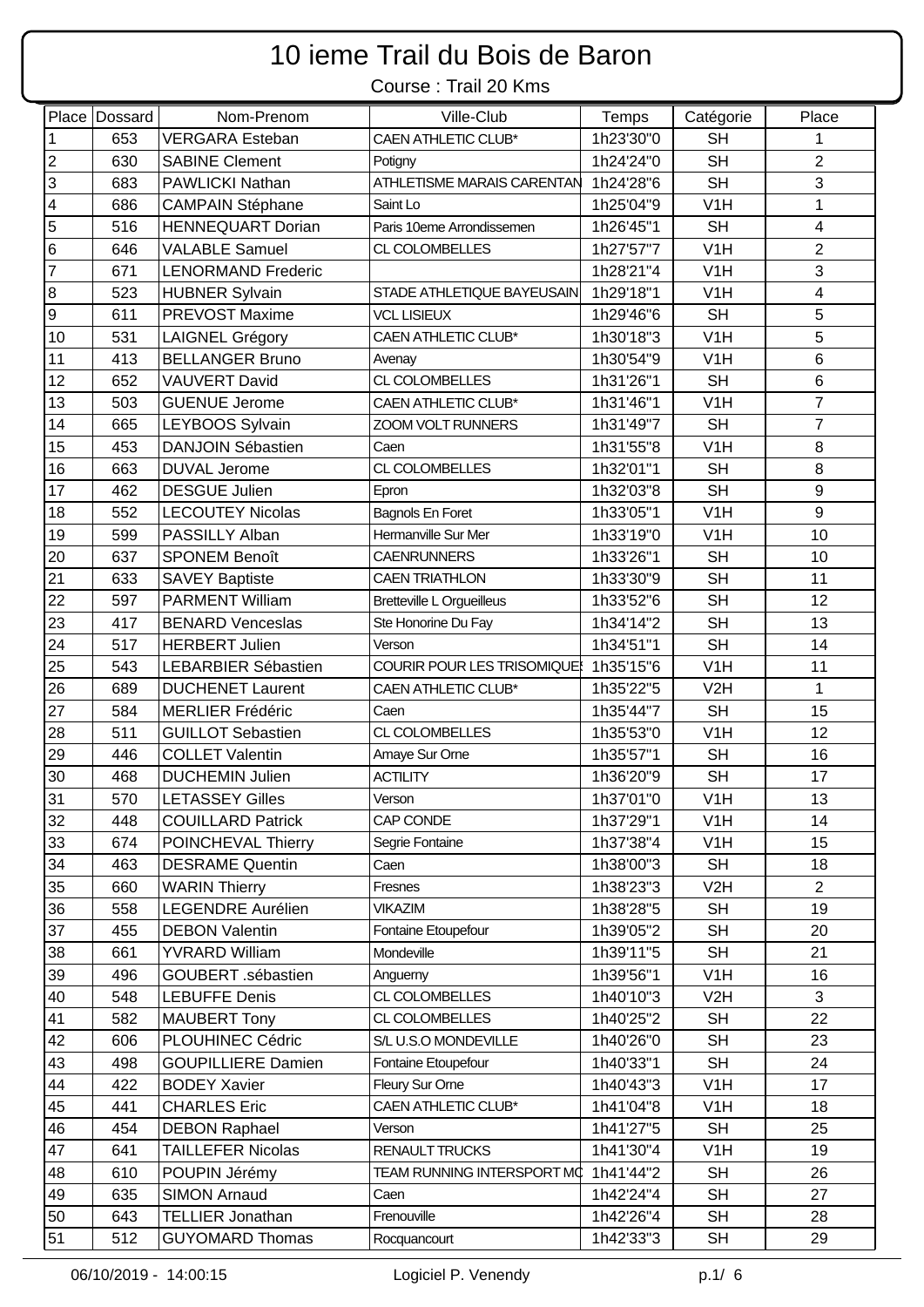|     | Place Dossard | Nom-Prenom                   | Ville-Club                        | <b>Temps</b> | Catégorie        | Place          |
|-----|---------------|------------------------------|-----------------------------------|--------------|------------------|----------------|
| 52  | 645           | <b>TOMBELAINE Marie</b>      | Herouvillette                     | 1h42'52"6    | <b>SF</b>        | 1              |
| 53  | 591           | MOUAWAD Adel                 | <b>Ellon</b>                      | 1h43'07"7    | V <sub>1</sub> H | 20             |
| 54  | 520           | <b>HOINVILLE David</b>       | <b>COURIR POUR LES TRISOMIQUE</b> | 1h43'08"7    | <b>SH</b>        | 30             |
| 55  | 655           | <b>VERON Marc</b>            | <b>USCC</b>                       | 1h43'09"4    | V2H              | $\overline{4}$ |
| 56  | 624           | <b>ROGER Aymerick</b>        | D.M.P                             | 1h43'19"6    | <b>SH</b>        | 31             |
| 57  | 411           | <b>BEAU Frédéric</b>         | Lantheuil                         | 1h43'26"6    | V <sub>1</sub> H | 21             |
| 58  | 486           | <b>GAREL-LE DYLIO Franck</b> | <b>ASPTT ARGENTAN</b>             | 1h43'28"2    | V1H              | 22             |
| 59  | 648           | <b>VANDERCAMERE Arnaud</b>   | Verson                            | 1h43'52"7    | V <sub>1</sub> H | 23             |
| 60  | 430           | <b>BURLOT Maël</b>           | CAEN ATHLETIC CLUB*               | 1h44'13"2    | <b>SH</b>        | 32             |
| 61  | 572           | LEYBROS Rémy                 | Eterville                         | 1h44'32"8    | <b>SH</b>        | 33             |
| 62  | 527           | <b>JENVRIN Simon</b>         | Mouen                             | 1h44'53"8    | <b>SH</b>        | 34             |
| 63  | 586           | <b>MICHEL David</b>          | Caen                              | 1h45'07"2    | <b>SH</b>        | 35             |
| 64  | 514           | <b>HARET Martin</b>          | <b>Bretteville Sur Odon</b>       | 1h45'19"1    | <b>SH</b>        | 36             |
| 65  | 465           | <b>DOUBLET Nicolas</b>       | lfs                               | 1h45'28"4    | V1H              | 24             |
| 66  | 519           | <b>HISZ Bertrand</b>         | <b>USM BLAINVILLE</b>             | 1h45'33"2    | V <sub>1</sub> H | 25             |
| 67  | 612           | QUAGLIA Andréo               | CAEN ATHLETIC CLUB*               | 1h45'39"6    | <b>SH</b>        | 37             |
| 68  | 590           | <b>MOREL Frederic</b>        | Vassy                             | 1h45'59"0    | V <sub>1</sub> H | 26             |
| 69  | 420           | <b>BIHEL Samuel</b>          | Moutiers En Cinglais              | 1h46'03"6    | <b>SH</b>        | 38             |
| 70  | 423           | <b>BORZEIX Olivier</b>       | Verson                            | 1h46'08"4    | V <sub>1</sub> H | 27             |
| 71  | 553           | <b>LEFEVRE Patrick</b>       | <b>VILLERS BOCAGE ENDURANCE</b>   | 1h46'14"8    | V2H              | 5              |
| 72  | 680           | <b>BOUTELOUP Thomas</b>      |                                   | 1h46'28"2    | <b>SH</b>        | 39             |
| 73  | 467           | <b>DUBU Olivier</b>          | Mortagne Au Perche                | 1h46'34"3    | <b>SH</b>        | 40             |
| 74  | 609           | <b>POTERIE Ludovic</b>       | lfs                               | 1h46'50"1    | V <sub>1</sub> H | 28             |
| 75  | 440           | <b>CHANOURDIE Arnaud</b>     | Falaise                           | 1h46'53"5    | V <sub>1</sub> H | 29             |
| 76  | 571           | <b>LEVERRIER Nicolas</b>     | Potigny                           | 1h46'56"3    | V <sub>1</sub> H | 30             |
| 77  | 535           | <b>LAUMONIER Yoann</b>       | RUNNING LOISIRS VIRE NORMAN       | 1h46'59"7    | V <sub>1</sub> H | 31             |
| 78  | 667           | <b>GOHIN Emmanuel</b>        | <b>ASAT CAEN LA MER</b>           | 1h47'06"2    | V1H              | 32             |
| 79  | 536           | <b>LAVILLE Dominique</b>     | <b>EGAS</b>                       | 1h47'25"6    | V3H              | $\mathbf 1$    |
| 80  | 473           | <b>ENAULT Martial</b>        | Evrecy                            | 1h48'14"9    | <b>SH</b>        | 41             |
| 81  | 629           | ROUZOUL Jean-Christophe      | <b>CAEN TRIATHLON</b>             | 1h48'27"0    | V <sub>2</sub> H | $\,6\,$        |
| 82  | 470           | <b>DUPONT Emilien</b>        | CAP CONDE                         | 1h48'31"0    | <b>SH</b>        | 42             |
| 83  | 534           | <b>LANDAIS Stephane</b>      | ASSOCIATION SPORTIVE RENAU        | 1h48'56"0    | <b>SH</b>        | 43             |
| 84  | 509           | <b>GUILLAUME Bellec</b>      | Gouvix                            | 1h49'22"1    | <b>SH</b>        | 44             |
| 85  | 691           | <b>LEMONNIER Christophe</b>  | <b>CAEN TRIATHLON</b>             | 1h49'37"4    | V <sub>1</sub> H | 33             |
| 86  | 449           | <b>COURTEILLE Nicolas</b>    | Paris 2eme Arrondissement         | 1h49'39"0    | <b>SH</b>        | 45             |
| 87  | 554           | <b>LEFRANC Aymeric</b>       | lfs                               | 1h49'44"9    | <b>SH</b>        | 46             |
| 88  | 405           | <b>ALLIX Josselin</b>        | Maltot                            | 1h49'46"0    | V <sub>1</sub> H | 34             |
| 89  | 487           | <b>GATIER Gwenaelle</b>      | Epron                             | 1h49'49"3    | V1F              | 1              |
| 90  | 575           | LOZAC'H MARY Johnny          | <b>LIGNE BLEUE</b>                | 1h49'50"2    | V <sub>2</sub> H | $\overline{7}$ |
| 91  | 580           | MARTIN .eric                 | <b>VIK AZIM</b>                   | 1h49'51"2    | V <sub>1</sub> H | 35             |
| 92  | 605           | PLOS Frédéric                | Le Tronquay                       | 1h49'53"0    | <b>SH</b>        | 47             |
| 93  | 560           | <b>LELOY Cédric</b>          | <b>TRAIL RUNNER VIROIS</b>        | 1h49'53"8    | V1H              | 36             |
| 94  | 510           | <b>GUILLOME Ludovic</b>      | NATURE ET JOGGING                 | 1h50'02"6    | V2H              | 8              |
| 95  | 614           | RADIGUE Julien               | Norrey En Auge                    | 1h50'06"4    | <b>SH</b>        | 48             |
| 96  | 593           | NOEL Jean-Luc                | Luc Sur Mer                       | 1h50'09"6    | V <sub>1</sub> H | 37             |
| 97  | 664           | <b>ISABELLE Ludovic</b>      | Baron Sur Odon                    | 1h50'23"7    | <b>SH</b>        | 49             |
| 98  | 482           | <b>FONTAINE Jerome</b>       | Lion Sur Mer                      | 1h50'25"8    | V2H              | 9              |
| 99  | 410           | <b>BAZIRE Aymeric</b>        | Laval                             | 1h50'27"4    | <b>SH</b>        | 50             |
| 100 | 457           | DELAUNAY Sébastien           | <b>EGAS</b>                       | 1h50'28"3    | V <sub>1</sub> H | 38             |
| 101 | 483           | <b>FOUCHER Guillaume</b>     | <b>Bretteville L'Orgueilleus</b>  | 1h50'40"0    | <b>SH</b>        | 51             |
| 102 | 451           | <b>CREDEVILLE Richard</b>    | Caen                              | 1h50'48"9    | V <sub>1</sub> H | 39             |
| 103 | 544           | <b>LEBASCLE Jacky</b>        | <b>AVENIR MORTAIN</b>             | 1h50'59"8    | V2H              | 10             |
| 104 | 513           | <b>HAMARD Fabien</b>         | Tilly La Campagne                 | 1h51'12"5    | <b>SH</b>        | 52             |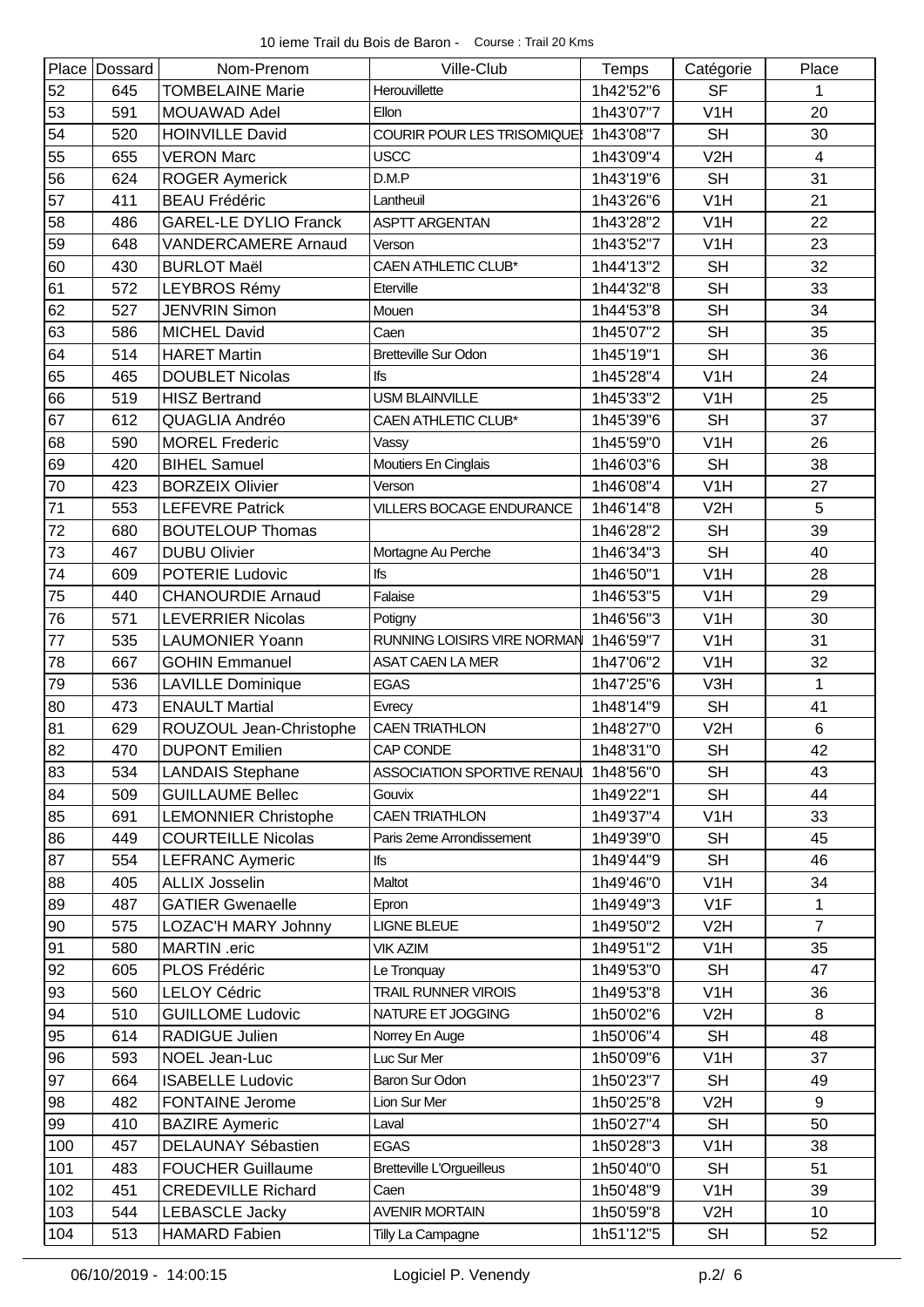|     | Place Dossard | Nom-Prenom                    | Ville-Club                   | Temps     | Catégorie        | Place          |
|-----|---------------|-------------------------------|------------------------------|-----------|------------------|----------------|
| 105 | 549           | <b>LECARPENTIER Guillaume</b> | Vieux                        | 1h51'24"9 | <b>SH</b>        | 53             |
| 106 | 672           | <b>MARIE David</b>            |                              | 1h51'31"5 | <b>SH</b>        | 54             |
| 107 | 444           | <b>COINUS Aurélie</b>         | <b>VIK AZIM</b>              | 1h51'33"5 | V <sub>1</sub> F | $\overline{2}$ |
| 108 | 522           | <b>HOLLEY Vincent</b>         | <b>VBE 14</b>                | 1h51'35"4 | V <sub>1</sub> H | 40             |
| 109 | 562           | <b>LEMELTIER Florian</b>      | Fontaine Etoupefour          | 1h51'43"6 | <b>SH</b>        | 55             |
| 110 | 654           | <b>VERITE Jeremie</b>         | ASSOCIATION SPORTIVE REGION  | 1h52'08"5 | <b>SH</b>        | 56             |
| 111 | 642           | <b>TARTARIN Damien</b>        | Fontaine Etoupefour          | 1h52'08"8 | <b>SH</b>        | 57             |
| 112 | 442           | <b>CHESNEL Sébastien</b>      | lfs                          | 1h52'17"1 | V <sub>1</sub> H | 41             |
| 113 | 438           | <b>CAVIALE Christophe</b>     | LES POTES DU 42              | 1h52'24"9 | V <sub>1</sub> H | 42             |
| 114 | 547           | <b>LEBOURGEOIS Ludovic</b>    | St Germain Langot            | 1h52'56"1 | <b>SH</b>        | 58             |
| 115 | 627           | ROUSSEAU Alex                 | Caen                         | 1h53'11"3 | <b>SH</b>        | 59             |
| 116 | 532           | <b>LAINE Christophe</b>       | <b>CAENRUNNERS</b>           | 1h53'16"3 | <b>SH</b>        | 60             |
| 117 | 525           | <b>HUREL Christophe</b>       | Herouvillette                | 1h53'23"2 | V <sub>1</sub> H | 43             |
| 118 | 477           | FERCOCQ Stéphane              | S/L SC HEROUVILLE ATHLETISME | 1h53'24"5 | V <sub>2</sub> H | 11             |
| 119 | 490           | <b>GAUTIER Loïc</b>           | Colombelles                  | 1h53'29"1 | <b>SH</b>        | 61             |
| 120 | 603           | <b>PICARD Xavier</b>          | Evrecy                       | 1h53'36"6 | V <sub>1</sub> H | 44             |
| 121 | 583           | <b>MENETRIER Christophe</b>   | <b>EXCEED YOUR LIMITES</b>   | 1h53'37"5 | V <sub>2</sub> H | 12             |
| 122 | 439           | <b>CHALET Thomas</b>          | Caen                         | 1h53'46"9 | <b>SH</b>        | 62             |
| 123 | 546           | <b>LEBOURGEOIS Bertrand</b>   | Mouen                        | 1h53'58"8 | <b>SH</b>        | 63             |
| 124 | 464           | <b>DIEUTEGARD Nicolas</b>     | Thaon                        | 1h54'13"0 | <b>SH</b>        | 64             |
| 125 | 426           | <b>BREUILLY Michel</b>        | S/L SC HEROUVILLE ATHLETISME | 1h54'15"9 | V3H              | $\overline{2}$ |
| 126 | 479           | FIHMI Mehdi                   | Fleury Sur Orne              | 1h54'16"5 | V <sub>1</sub> H | 45             |
| 127 | 424           | <b>BOTERF Eugénie</b>         | SCORE RUNNING CONSEIL        | 1h54'22"9 | <b>SF</b>        | $\overline{2}$ |
| 128 | 581           | <b>MARTIN Jean Luc</b>        | TEAM <sub>5C</sub>           | 1h54'24"0 | <b>SH</b>        | 65             |
| 129 | 472           | <b>ECOLIVET Germain</b>       | lfs                          | 1h54'24"4 | <b>SH</b>        | 66             |
| 130 | 613           | <b>RABASSE Anthony</b>        | Clinchamps Sur Orne          | 1h54'31"4 | <b>SH</b>        | 67             |
| 131 | 669           | <b>DAUXAIS Alexis</b>         |                              | 1h54'58"5 | <b>SH</b>        | 68             |
| 132 | 589           | <b>MOREL Eric</b>             | Pont D Ouilly                | 1h55'41"8 | <b>SH</b>        | 69             |
| 133 | 542           | <b>LEBAILLY Alexandre</b>     | Ste Marie Laumont            | 1h56'19"5 | <b>SH</b>        | 70             |
| 134 | 673           | <b>PERREY Jean-Charles</b>    | Chevry                       | 1h56'20"8 | <b>SH</b>        | 71             |
| 135 | 636           | <b>SIMON Bertrand</b>         | Caen                         | 1h56'24"6 | <b>SH</b>        | 72             |
| 136 | 494           | <b>GLEE François</b>          | Feuguerolles Bully           | 1h56'42"2 | V <sub>1</sub> H | 46             |
| 137 | 679           | <b>SERVAT Pierre</b>          |                              | 1h56'43"1 | <b>SH</b>        | 73             |
| 138 | 447           | <b>COMPIN Jérémy</b>          | Lingevres                    | 1h56'46"4 | <b>SH</b>        | 74             |
| 139 | 493           | <b>GILES Romain</b>           | <b>Bretteville Sur Laize</b> | 1h56'48"3 | <b>SH</b>        | 75             |
| 140 | 404           | <b>ALLAIRE Anthime</b>        | <b>Trois Monts</b>           | 1h56'48"9 | <b>SH</b>        | 76             |
| 141 | 539           | LE GUILLOU Fanny              | <b>JLH CROSSFIT</b>          | 1h56'49"5 | <b>SF</b>        | 3              |
| 142 | 569           | LESPINASSE Jérémy             | <b>Blainville Sur Orne</b>   | 1h56'55"3 | <b>SH</b>        | 77             |
| 143 | 469           | <b>DUHERON Damien</b>         | Epron                        | 1h57'08"1 | <b>SH</b>        | 78             |
| 144 | 564           | <b>LENGLOS David</b>          | Herouville St Clair          | 1h57'42"7 | V <sub>1</sub> H | 47             |
| 145 | 458           | <b>DELMAS Ludovic</b>         | Beny Sur Mer                 | 1h57'43"3 | V <sub>1</sub> H | 48             |
| 146 | 634           | <b>SEGRESTIN Christophe</b>   | Douvres La Delivrande        | 1h57'48"1 | V <sub>1</sub> H | 49             |
| 147 | 533           | <b>LAMY Elvis</b>             | St Pierre D'Entremont        | 1h57'52"9 | <b>SH</b>        | 79             |
| 148 | 617           | RAMETTE Florian               | Alencon                      | 1h58'14"2 | <b>SH</b>        | 80             |
| 149 | 530           | <b>KAMMENTHALER Yoann</b>     | Evrecy                       | 1h58'17"9 | <b>SH</b>        | 81             |
| 150 | 402           | <b>ABRAZARD Frédéric</b>      | St Come Du Mont              | 1h58'18"4 | <b>SH</b>        | 82             |
| 151 | 401           | <b>ABRAZARD David</b>         | <b>Tilly Sur Seulles</b>     | 1h58'34"9 | V <sub>1</sub> H | 50             |
| 152 | 434           | <b>CARDON Frédéric</b>        | <b>RIVA COURIR</b>           | 1h58'35"4 | V <sub>1</sub> H | 51             |
| 153 | 675           | <b>GARCIA BIELSA Teddy</b>    | Argences                     | 1h58'50"0 | V <sub>1</sub> H | 52             |
| 154 | 573           | <b>LIVET Julien</b>           | Langrune Sur Mer             | 1h58'50"7 | V <sub>1</sub> H | 53             |
| 155 | 428           | <b>BRUNET Baptiste</b>        | LES PETITS SUISSES NORMANDS  | 1h58'53"9 | <b>JUH</b>       | $\mathbf{1}$   |
| 156 | 529           | <b>JULIEN BOULARD Julien</b>  | Tilly-La-Campagne            | 1h59'00"8 | <b>SH</b>        | 83             |
| 157 | 528           | JOSSET-LE BARBENCHON          | ASAT CAEN LA MER             | 1h59'03"2 | V2H              | 13             |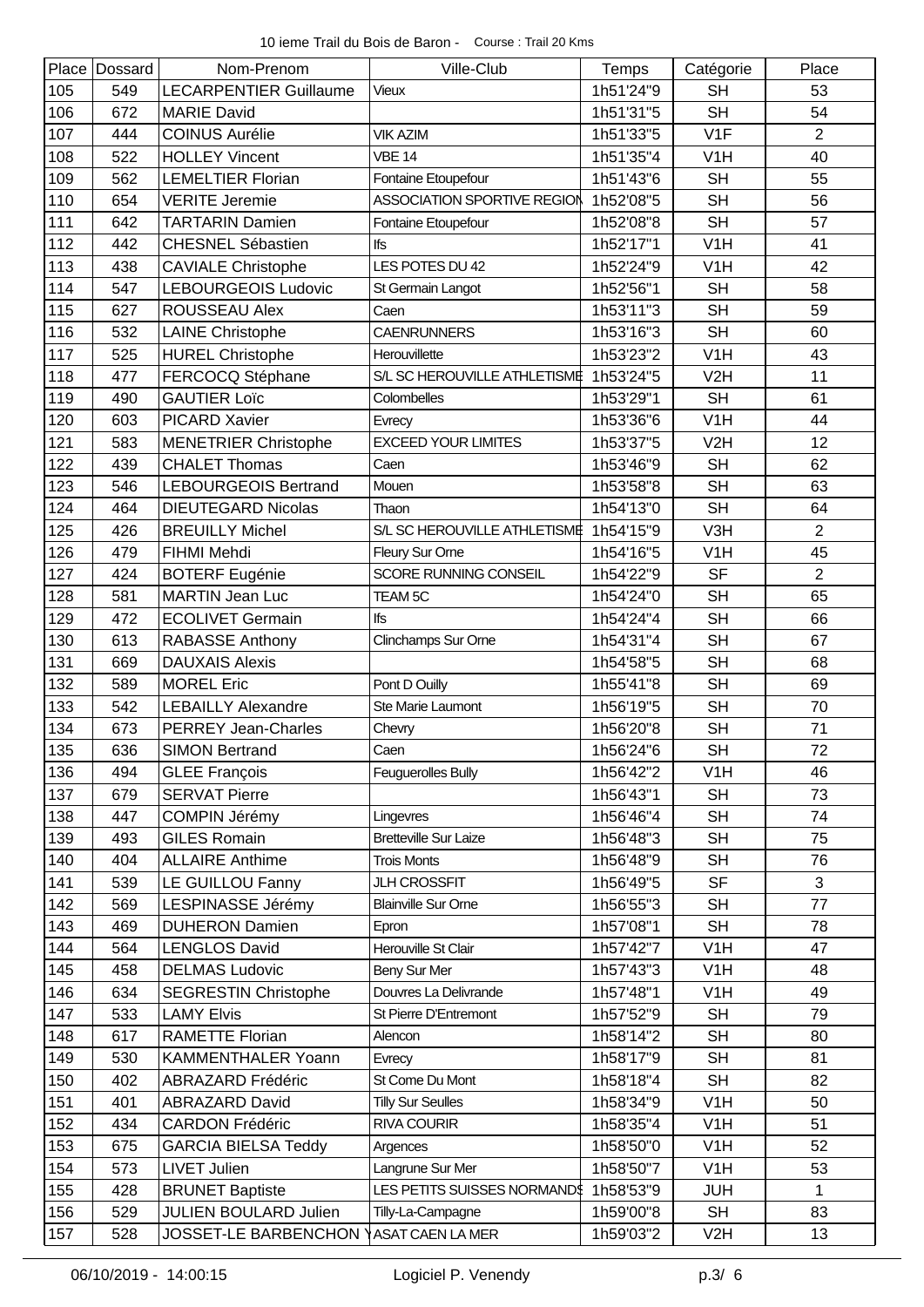|     | Place Dossard | Nom-Prenom                  | Ville-Club                    | <b>Temps</b> | Catégorie        | Place                    |
|-----|---------------|-----------------------------|-------------------------------|--------------|------------------|--------------------------|
| 158 | 500           | <b>GRAVELLE Benoit</b>      | Lisieux                       | 1h59'11"3    | V <sub>1</sub> H | 54                       |
| 159 | 431           | <b>CABART Bruno</b>         | Hardinvast                    | 1h59'14"8    | V2H              | 14                       |
| 160 | 427           | <b>BRIERE Valérie</b>       | Thury Harcourt                | 1h59'28"9    | <b>SF</b>        | $\overline{4}$           |
| 161 | 587           | <b>MILLET Franck</b>        | Beny Sur Mer                  | 1h59'30"7    | V <sub>1</sub> H | 55                       |
| 162 | 632           | SAUTEREY Stéphen            | <b>GRDF</b>                   | 1h59'34"6    | <b>SH</b>        | 84                       |
| 163 | 474           | <b>EPIE Mathieu</b>         | Caen                          | 1h59'45"0    | <b>SH</b>        | 85                       |
| 164 | 403           | <b>AIRIAU Nicolas</b>       | <b>Tilly Sur Seulles</b>      | 1h59'56"6    | V1H              | 56                       |
| 165 | 666           | <b>PICOT Didier</b>         |                               | 2h00'12"3    | V <sub>1</sub> H | 57                       |
| 166 | 602           | <b>PETRI Arnaud</b>         | TE@M MARKET                   | 2h00'22"9    | V <sub>1</sub> H | 58                       |
| 167 | 657           | <b>VILLAIN Xavier</b>       | <b>Breville</b>               | 2h00'35"5    | V1H              | 59                       |
| 168 | 541           | LE PALUD Laurent            | Maltot                        | 2h01'06"4    | <b>SH</b>        | 86                       |
| 169 | 565           | <b>LENJALLEY Vincent</b>    | Le Chalange                   | 2h01'11"2    | <b>SH</b>        | 87                       |
| 170 | 559           | <b>LEGER Alexandre</b>      | Eterville                     | 2h01'24"8    | <b>SH</b>        | 88                       |
| 171 | 499           | <b>GRANDJEAN Antoine</b>    | Fleury Sur Orne               | 2h02'04"2    | <b>SH</b>        | 89                       |
| 172 | 445           | <b>COISEL Olivier</b>       | lfs                           | 2h02'23"0    | <b>SH</b>        | 90                       |
| 173 | 409           | <b>BARRE Claire</b>         | S/L ESTUAIRE DE LA DIVES ATHL | 2h02'26"2    | <b>SF</b>        | 5                        |
| 174 | 443           | <b>CID Charlotte</b>        | Verson                        | 2h02'26"9    | <b>SF</b>        | 6                        |
| 175 | 538           | LE GUENNEC Stephane         | <b>TEAM ALOHA</b>             | 2h02'37"0    | V <sub>2</sub> H | 15                       |
| 176 | 628           | <b>ROUXEL Cecile</b>        | Treguidel                     | 2h02'40"6    | <b>SF</b>        | $\overline{7}$           |
| 177 | 604           | PIFFRET Yann                | <b>TEAM 5C</b>                | 2h02'50"3    | V <sub>1</sub> H | 60                       |
| 178 | 578           | <b>MARIE Andrra</b>         | <b>Bretteville Sur Odon</b>   | 2h02'56"2    | <b>SF</b>        | 8                        |
| 179 | 459           | <b>DENIS Michel</b>         | <b>Taillebois</b>             | 2h03'05"8    | V3H              | 3                        |
| 180 | 435           | <b>CARRIOU Olivier</b>      | <b>COURIR A THURY</b>         | 2h03'08"0    | V <sub>1</sub> H | 61                       |
| 181 | 596           | PAGES Virginie              | Ouistreham                    | 2h03'18"2    | V <sub>1</sub> F | 3                        |
| 182 | 647           | <b>VALIGNY Arnaud</b>       | St Vigor Le Grand             | 2h03'53"9    | V <sub>1</sub> H | 62                       |
| 183 | 489           | <b>GAUTIER Laurent</b>      | Norrey En Bessin              | 2h03'56"0    | V <sub>2</sub> H | 16                       |
| 184 | 640           | <b>TABURET Anthony</b>      | <b>Tilly Sur Seulles</b>      | 2h03'59"8    | V1H              | 63                       |
| 185 | 475           | <b>FABRE Richard</b>        | Mery Corbon                   | 2h04'03"6    | V <sub>1</sub> H | 64                       |
| 186 | 461           | <b>DERVAL Laurent</b>       | LES FOULÉES DE FONTAINE       | 2h04'22"2    | V <sub>1</sub> H | 65                       |
| 187 | 631           | <b>SALIOT Jacques</b>       | LES FOULEES DE FONTAINE       | 2h04'36"7    | V2H              | 17                       |
| 188 | 574           | <b>LOUVET Geraldine</b>     | NATURE ET JOGGING             | 2h04'37"1    | V1F              | $\overline{\mathcal{A}}$ |
| 189 | 408           | <b>AUGE Frederic</b>        | Hermanville Sur Mer           | 2h04'52"8    | V <sub>1</sub> H | 66                       |
| 190 | 437           | <b>CAVAILLON Pierre</b>     | Saint Germain La Blanche      | 2h04'58"1    | V <sub>2</sub> H | 18                       |
| 191 | 626           | <b>ROSSIGNOL Nicolas</b>    | <b>AVENIR MORTAIN</b>         | 2h05'08"8    | <b>SH</b>        | 91                       |
| 192 | 622           | <b>RENOUF Kevin</b>         | Mouen                         | 2h05'15"0    | <b>SH</b>        | 92                       |
| 193 | 688           | <b>SALMON Guillaume</b>     |                               | 2h05'19"2    | <b>SH</b>        | 93                       |
| 194 | 600           | PENLOUP Léo                 | Beauvain                      | 2h05'22"5    | <b>JUH</b>       | $\overline{2}$           |
| 195 | 466           | <b>DUBEGNY Astrid</b>       |                               | 2h05'28"7    | <b>SF</b>        | 9                        |
| 196 | 585           | MESGOUEZ Jonathan           | Cairon                        | 2h05'31"2    | <b>SH</b>        | 94                       |
| 197 | 505           | <b>GUERIN Emmanuel</b>      | U.S. KEOLIS 14                | 2h05'48"0    | V <sub>2</sub> H | 19                       |
| 198 | 618           | <b>RAPILLY Guillaume</b>    | Caen                          | 2h06'06"3    | V <sub>2</sub> H | 20                       |
| 199 | 685           | LEPROVOST Jean              |                               | 2h06'13"5    | V3H              | 4                        |
| 200 | 681           | <b>TOUDICK Thomas</b>       | Hermanville                   | 2h06'22"7    | <b>SH</b>        | 95                       |
| 201 | 687           | <b>BIHEL Pierre-Vincent</b> | Cauvicourt                    | 2h06'34"9    | <b>SH</b>        | 96                       |
| 202 | 649           | <b>VARIN Didier</b>         | La Harengere                  | 2h06'35"8    | V <sub>1</sub> H | 67                       |
| 203 | 644           | <b>THOMAS Antony</b>        | lfs                           | 2h06'46"6    | V <sub>1</sub> H | 68                       |
| 204 | 515           | <b>HELAINE Gérard</b>       | Ouistreham                    | 2h07'19"7    | V <sub>2</sub> H | 21                       |
| 205 | 607           | POIRIER Gwenaël             | Chateaugiron                  | 2h08'01"1    | V <sub>1</sub> H | 69                       |
| 206 | 678           | <b>TILLAUT Lisa</b>         | <b>CAEN TRIATHLON</b>         | 2h08'10"2    | <b>SF</b>        | 10                       |
| 207 | 432           | <b>CAILLOT Rodrigue</b>     | Maltot                        | 2h08'11"9    | V <sub>1</sub> H | 70                       |
| 208 | 625           | ROSSIGNOL Arnaud            | <b>AVENIR MORTAIN</b>         | 2h08'12"5    | V <sub>1</sub> H | 71                       |
| 209 | 684           | <b>GARNIER Christiane</b>   |                               | 2h08'13"0    | V3F              | $\mathbf{1}$             |
| 210 | 433           | CAILLOU Yohan               | Feuguerolles Bully            | 2h08'16"1    | <b>SH</b>        | 97                       |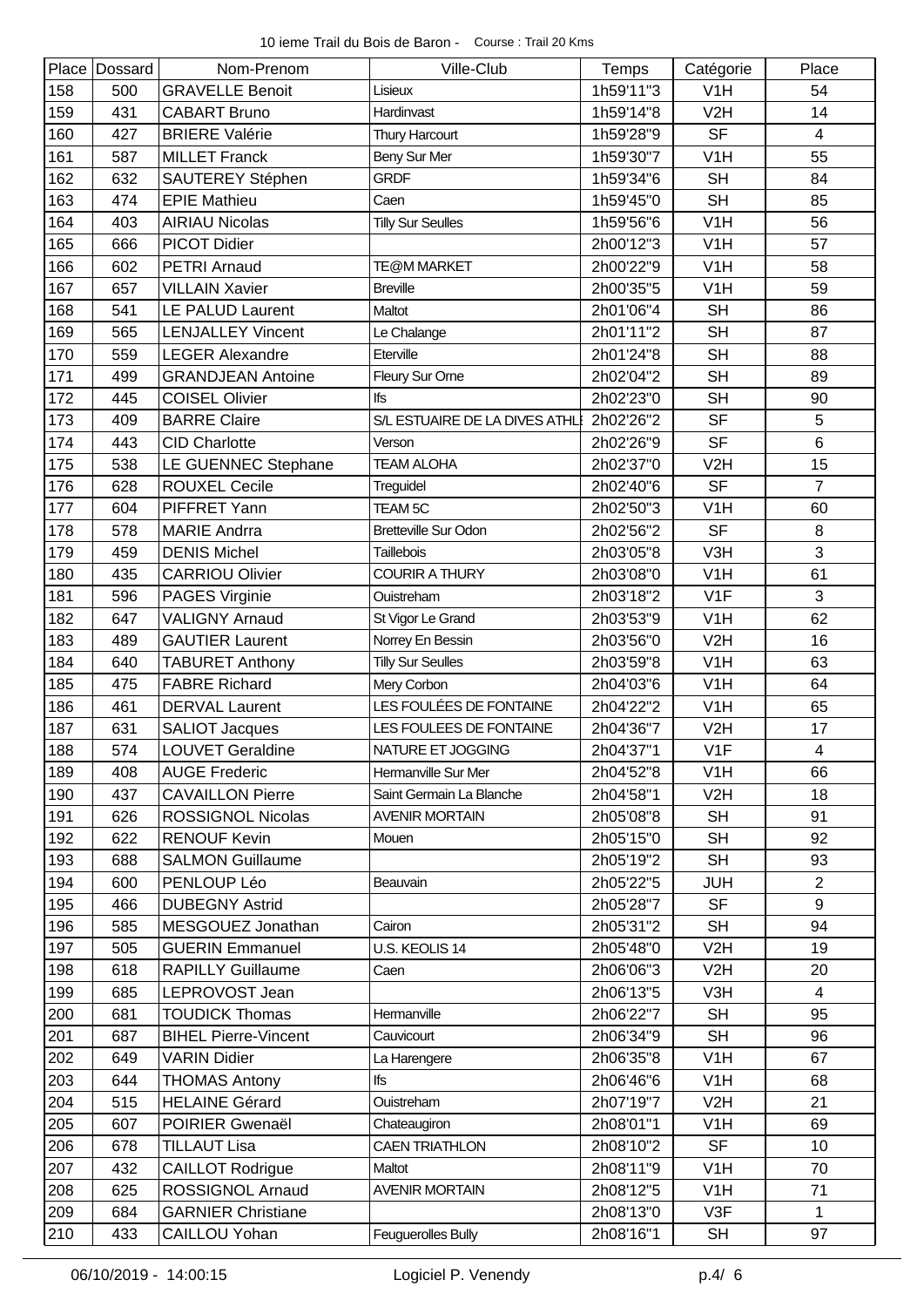|     | Place Dossard | Nom-Prenom                 | Ville-Club                    | <b>Temps</b> | Catégorie        | Place          |
|-----|---------------|----------------------------|-------------------------------|--------------|------------------|----------------|
| 211 | 601           | <b>PESCHET Christelle</b>  | NATURE ET JOGGING             | 2h09'38"5    | V <sub>1</sub> F | 5              |
| 212 | 579           | <b>MARIE Dominique</b>     | <b>LIGNE BLEUE</b>            | 2h09'54"1    | V3H              | 5              |
| 213 | 592           | <b>NICOLAS Loic</b>        | S/L U.S.O MONDEVILLE          | 2h09'55"3    | V <sub>1</sub> H | 72             |
| 214 | 608           | PONTALBA Walter            | Secqueville En Bessin         | 2h10'03"5    | V <sub>1</sub> H | 73             |
| 215 | 506           | <b>GUERIN Eric</b>         | <b>PSA</b>                    | 2h10'09"2    | V <sub>1</sub> H | 74             |
| 216 | 588           | <b>MOREAU Patrice</b>      | <b>PSA</b>                    | 2h10'14"0    | V <sub>1</sub> H | 75             |
| 217 | 497           | <b>GOUEZ Erwan</b>         | Caen                          | 2h10'14"6    | V1H              | 76             |
| 218 | 526           | <b>JAILLANT Olivier</b>    | Rosel                         | 2h10'35"9    | V <sub>1</sub> H | 77             |
| 219 | 480           | <b>FLEURY Laurent</b>      | E.G.A.S.                      | 2h10'41"1    | V <sub>2</sub> H | 22             |
| 220 | 682           | <b>TOUDICK Thierry</b>     | Hermanville                   | 2h10'51"0    | V2H              | 23             |
| 221 | 406           | <b>ANQUETIL Claude</b>     | <b>TEAM ALOHA</b>             | 2h11'09"5    | V <sub>2</sub> H | 24             |
| 222 | 594           | <b>NOEL Jean-Marie</b>     |                               | 2h11'17"1    | V <sub>2</sub> H | 25             |
| 223 | 491           | <b>GENESLAY Christophe</b> | Le Fresne Camilly             | 2h11'22"1    | V <sub>1</sub> H | 78             |
| 224 | 412           | <b>BEAUVAIS Vincent</b>    | Le Fresne Camilly             | 2h12'06"9    | V <sub>1</sub> H | 79             |
| 225 | 456           | <b>DEFOIS Laurent</b>      | <b>RUN AND TRAIL</b>          | 2h12'07"6    | V <sub>2</sub> H | 26             |
| 226 | 436           | <b>CARRISSIMO Antoine</b>  | lfs                           | 2h12'08"7    | <b>SH</b>        | 98             |
| 227 | 566           | <b>LEPELLEY Gaetan</b>     | Eterville                     | 2h12'10"2    | V1H              | 80             |
| 228 | 537           | <b>LE CORRE Franck</b>     | <b>ASPTT ARGENTAN</b>         | 2h12'18"8    | V1H              | 81             |
| 229 | 556           | <b>LEFRANCOIS Ronnie</b>   | Garcelles Secqueville         | 2h13'50"4    | V <sub>1</sub> H | 82             |
| 230 | 502           | <b>GRECO Valérie</b>       | <b>PSA</b>                    | 2h14'39"2    | V1F              | 6              |
| 231 | 501           | <b>GRECO Jean Michel</b>   | <b>PSA</b>                    | 2h14'45"0    | V2H              | 27             |
| 232 | 425           | <b>BOUCHARD Sébastien</b>  | Garcelles Secqueville         | 2h14'45"5    | V <sub>1</sub> H | 83             |
| 233 | 545           | <b>LEBIGOT Bruno</b>       | LES FOULEES DE LODON          | 2h14'46"0    | V <sub>1</sub> H | 84             |
| 234 | 577           | <b>MARGUERITE Tony</b>     | NATURE ET JOGGING             | 2h15'01"3    | V <sub>1</sub> H | 85             |
| 235 | 568           | <b>LESEINE Christophe</b>  |                               | 2h15'20"9    | V <sub>1</sub> H | 86             |
| 236 | 485           | <b>FUENTES Bastien</b>     | Epron                         | 2h15'21"5    | V <sub>1</sub> H | 87             |
| 237 | 484           | <b>FOUQUET Didier</b>      | St Manvieu Norrey             | 2h15'50"4    | V <sub>2</sub> H | 28             |
| 238 | 623           | <b>RIVERAIN Quentin</b>    | Lisieux                       | 2h15'53"7    | <b>SH</b>        | 99             |
| 239 | 650           | <b>VAULTIER Adrien</b>     | Banneville Sur Ajon           | 2h15'55"0    | <b>SH</b>        | 100            |
| 240 | 418           | <b>BEQUET Christophe</b>   | A PERCHE P. AIGLE MORTAGNE    | 2h16'53"8    | V <sub>1</sub> H | 88             |
| 241 | 651           | VAULTIER Benjamin          | Cerisy La Salle               | 2h16'54"8    | <b>SH</b>        | 101            |
| 242 | 492           | <b>GERVAIS Sylvain</b>     | Grainville Sur Odon           | 2h16'58"7    | V <sub>1</sub> H | 89             |
| 243 | 524           | <b>HUGOO Xavier</b>        | S/L ESTUAIRE DE LA DIVES ATHL | 2h17'08"6    | V <sub>1</sub> H | 90             |
| 244 | 557           | <b>LEGEARD Anne-Lise</b>   | Le Bourg St Leonard           | 2h17'56"0    | <b>SF</b>        | 11             |
| 245 | 567           | LEPERS Anne Sophie         | Hermanville Sur Mer           | 2h18'10"1    | V <sub>1</sub> F | $\overline{7}$ |
| 246 | 595           | <b>NUGUES Thomas</b>       | Hermanville Sur Mer           | 2h18'17"3    | V <sub>1</sub> H | 91             |
| 247 | 407           | <b>ARNHOLZ Martin</b>      | <b>Boulogne Billancourt</b>   | 2h18'17"8    | <b>SH</b>        | 102            |
| 248 | 415           | <b>BELLIN Marion</b>       | Verson                        | 2h18'32"7    | <b>SF</b>        | 12             |
| 249 | 563           | <b>LEMIERE Romain</b>      | S/L ESTUAIRE DE LA DIVES ATHL | 2h19'07"3    | <b>SH</b>        | 103            |
| 250 | 639           | <b>STRACHAN Craig</b>      | Cape Town                     | 2h19'32"6    | V <sub>1</sub> H | 92             |
| 251 | 616           | RAFFRAY David              | Fontaine Etoupefour           | 2h20'02"5    | V <sub>1</sub> H | 93             |
| 252 | 540           | <b>LE MOYEC Vincent</b>    | Grainville Sur Odon           | 2h20'27"2    | V <sub>1</sub> H | 94             |
| 253 | 452           | <b>CREPIAT Shirley</b>     | Mondeville                    | 2h20'38"2    | <b>SF</b>        | 13             |
| 254 | 662           | <b>MESLIN Ronan</b>        |                               | 2h22'00"2    | <b>SH</b>        | 104            |
| 255 | 414           | <b>BELLANGER Olivier</b>   | Lion Sur Mer                  | 2h22'04"1    | V <sub>1</sub> H | 95             |
| 256 | 478           | <b>FEUGERES Yoann</b>      | Etouvy                        | 2h22'51"7    | <b>SH</b>        | 105            |
| 257 | 504           | <b>GUERIN Elvis</b>        | La Graverie                   | 2h22'57"5    | <b>SH</b>        | 106            |
| 258 | 615           | <b>RADIGUET Franck</b>     | <b>LIGNE BLEUE</b>            | 2h22'58"1    | V <sub>1</sub> H | 96             |
| 259 | 668           | <b>LEGROS David</b>        | Mouen                         | 2h23'34"3    | V <sub>1</sub> H | 97             |
| 260 | 576           | <b>MAILLARD Anne</b>       | lfs                           | 2h23'44"1    | V <sub>1</sub> F | 8              |
| 261 | 507           | <b>GUILLARD Bruno</b>      | CAEN ATHLETIC CLUB*           | 2h24'05"6    | V <sub>1</sub> H | 98             |
| 262 | 518           | <b>HERBIET Sabrina</b>     | S/L ESTUAIRE DE LA DIVES ATHL | 2h24'06"0    | V1F              | 9              |
| 263 | 429           | <b>BRUNET Joel</b>         | LES PETITS SUISSES NORMAND\$  | 2h25'23"2    | V2H              | 29             |